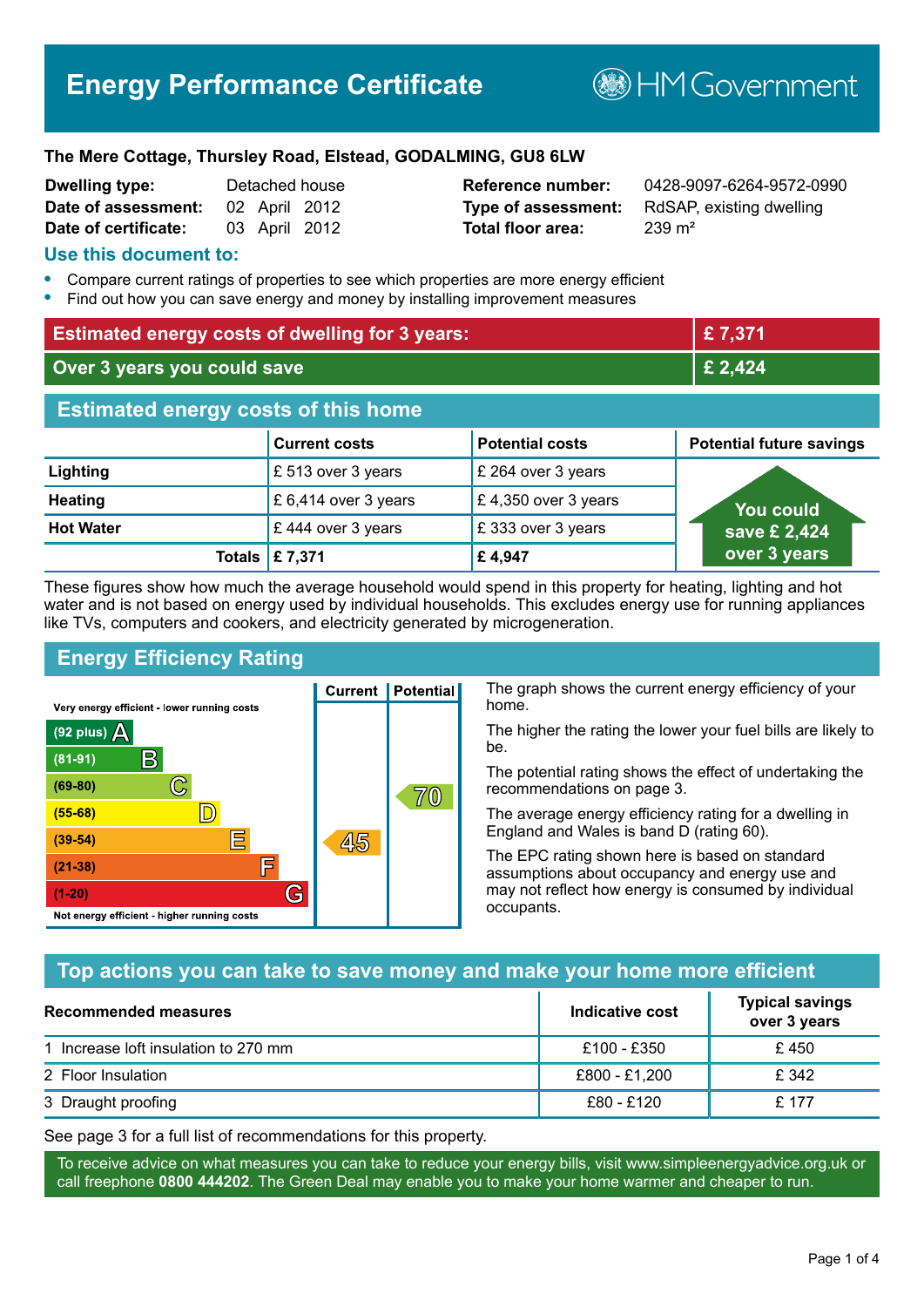The Mere Cottage, Thursley Road, Elstead, GODALMING, GU8 6LW

03 April 2012 RRN: 0428-9097-6264-9572-0990

**Energy Performance Certificate**

| <b>Element</b>        | <b>Description</b>                         | <b>Energy Efficiency</b> |
|-----------------------|--------------------------------------------|--------------------------|
| Walls                 | Cavity wall, filled cavity                 | ★★★★☆                    |
|                       | Cavity wall, as built, insulated (assumed) | ★★★★☆                    |
| Roof                  | Pitched, 25 mm loft insulation             | ★★☆☆☆                    |
|                       | Pitched, no insulation                     | *****                    |
|                       | Roof room(s), ceiling insulated            | ★★☆☆☆                    |
| Floor                 | Suspended, no insulation (assumed)         |                          |
|                       | Solid, no insulation (assumed)             |                          |
| Windows               | Some double glazing                        | ★★☆☆☆                    |
| Main heating          | Boiler and radiators, mains gas            | ★★★★☆                    |
| Main heating controls | Programmer, room thermostat and TRVs       | ★★★★☆                    |
| Secondary heating     | Room heaters, wood logs                    |                          |
| Hot water             | From main system                           | ★★★☆☆                    |
| Lighting              | Low energy lighting in 6% of fixed outlets | *****                    |

# **Summary of this home's energy performance related features**

Current primary energy use per square metre of floor area: 280 kWh/m² per year

The assessment does not take into consideration the physical condition of any element. 'Assumed' means that the insulation could not be inspected and an assumption has been made in the methodology based on age and type of construction.

See addendum on the last page relating to items in the table above.

## **Low and zero carbon energy sources**

Low and zero carbon energy sources are sources of energy that release either very little or no carbon dioxide into the atmosphere when they are used. Installing these sources may help reduce energy bills as well as cutting carbon. The following low or zero carbon energy sources are provided for this home:

**•** Biomass secondary heating

# **Your home's heat demand**

For most homes, the vast majority of energy costs derive from heating the home. Where applicable, this table shows the energy that could be saved in this property by insulating the loft and walls, based on typical energy use (shown within brackets as it is a reduction in energy use).

| <b>Heat demand</b>           | <b>Existing dwelling</b> | Impact of loft<br>insulation | Impact of cavity<br>wall insulation | Impact of solid<br>wall insulation |
|------------------------------|--------------------------|------------------------------|-------------------------------------|------------------------------------|
| Space heating (kWh per year) | 35,119                   | (4,222)                      | N/A                                 | N/A                                |
| Water heating (kWh per year) | 2,865                    |                              |                                     |                                    |

You could receive Renewable Heat Incentive (RHI) payments and help reduce carbon emissions by replacing your existing heating system with one that generates renewable heat, subject to meeting minimum energy efficiency requirements. The estimated energy required for space and water heating will form the basis of the payments. For more information, search for the domestic RHI on the www.gov.uk website.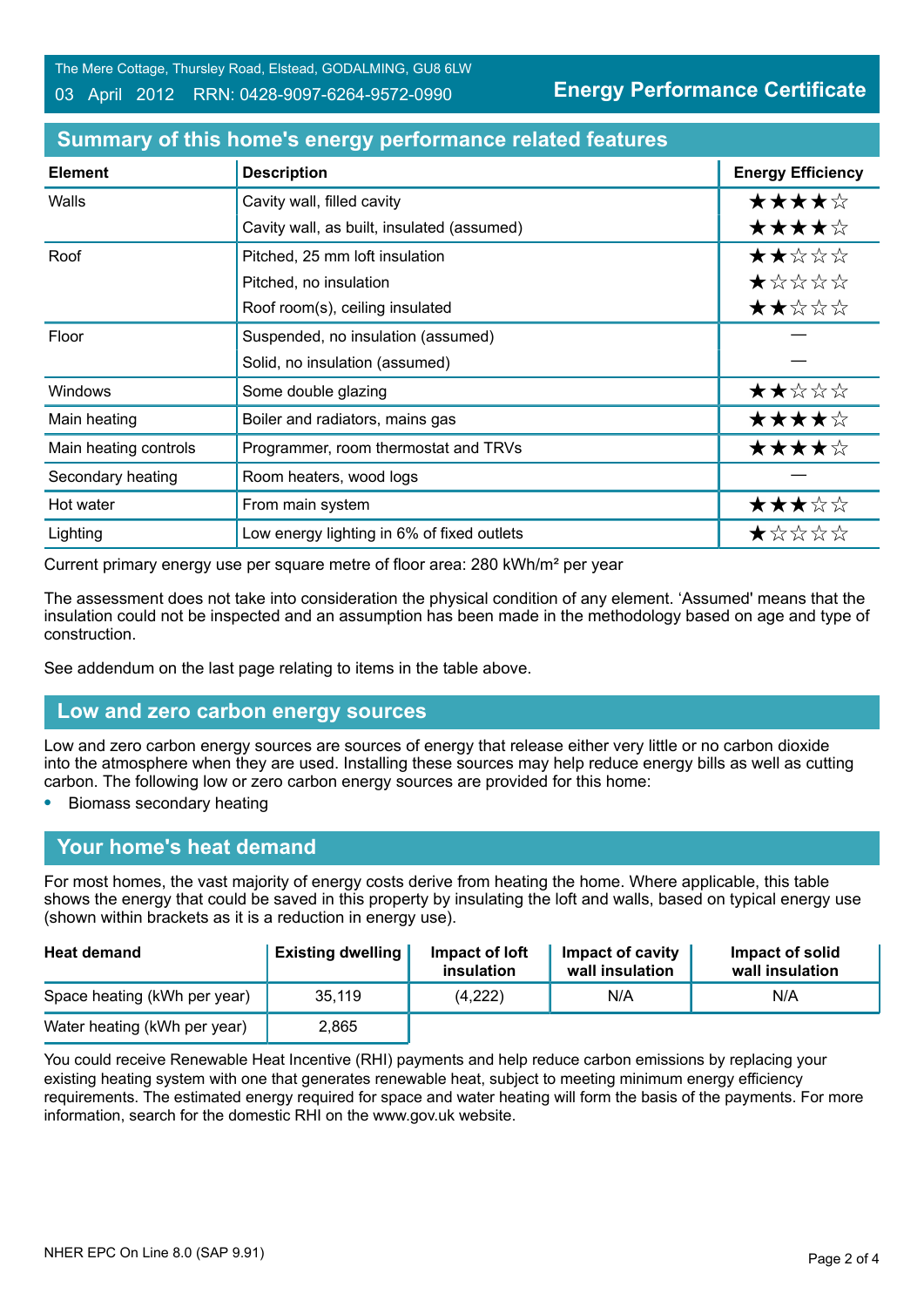#### 03 April 2012 RRN: 0428-9097-6264-9572-0990

## **Recommendations**

The measures below will improve the energy performance of your dwelling. The performance ratings after improvements listed below are cumulative; that is, they assume the improvements have been installed in the order that they appear in the table. To receive advice on what measures you can take to reduce your energy bills, visit www.simpleenergyadvice.org.uk or call freephone 0800 444202. Before installing measures, you should make sure you have secured the appropriate permissions, where necessary. Such permissions might include permission from your landlord (if you are a tenant) or approval under Building Regulations for certain types of work.

| <b>Recommended measures</b>                                       | <b>Indicative cost</b> | <b>Typical savings</b><br>per year | <b>Rating after</b><br>improvement |
|-------------------------------------------------------------------|------------------------|------------------------------------|------------------------------------|
| Increase loft insulation to 270 mm                                | £100 - £350            | £150                               | <b>E49</b>                         |
| Floor Insulation                                                  | £800 - £1,200          | £ 114                              | E <sub>51</sub>                    |
| Draught proofing                                                  | £80 - £120             | £ 59                               | <b>E53</b>                         |
| Low energy lighting for all fixed outlets                         | £165                   | £ 69                               | <b>E54</b>                         |
| Replace boiler with new condensing boiler                         | £2,200 - £3,000        | £ 340                              | <b>D62</b>                         |
| Replace single glazed windows with low-E double<br>glazed windows | £3,300 - £6,500        | £75                                | <b>D64</b>                         |
| Solar photovoltaic panels, 2.5 kWp                                | £9,000 - £14,000       | £ 237                              | <b>D68</b>                         |
| Wind turbine                                                      | £1,500 - £4,000        | £82                                | C70                                |

#### **Alternative measures**

There are alternative measures below which you could also consider for your home.

- **•** Air or ground source heat pump
- **•** Micro CHP

# **Financial Support and the Green Deal**

Green Deal Finance allows you to pay for some of the cost of your improvements in instalments under a Green Deal Plan (note that this is a credit agreement, but with instalments being added to the electricity bill for the property). The availability of a Green Deal Plan will depend upon your financial circumstances. There is a limit to how much Green Deal Finance can be used, which is determined by how much energy the improvements are estimated to **save** for a 'typical household'.

You may also be able to obtain support towards repairs or replacements of heating systems and/or basic insulation measures under the ECO scheme, provided that you are in receipt of qualifying benefits or tax credits. To learn more about this scheme and the rules about eligibility, visit www.simpleenergyadvice.org.uk or call freephone **0800 444202** for England and Wales.